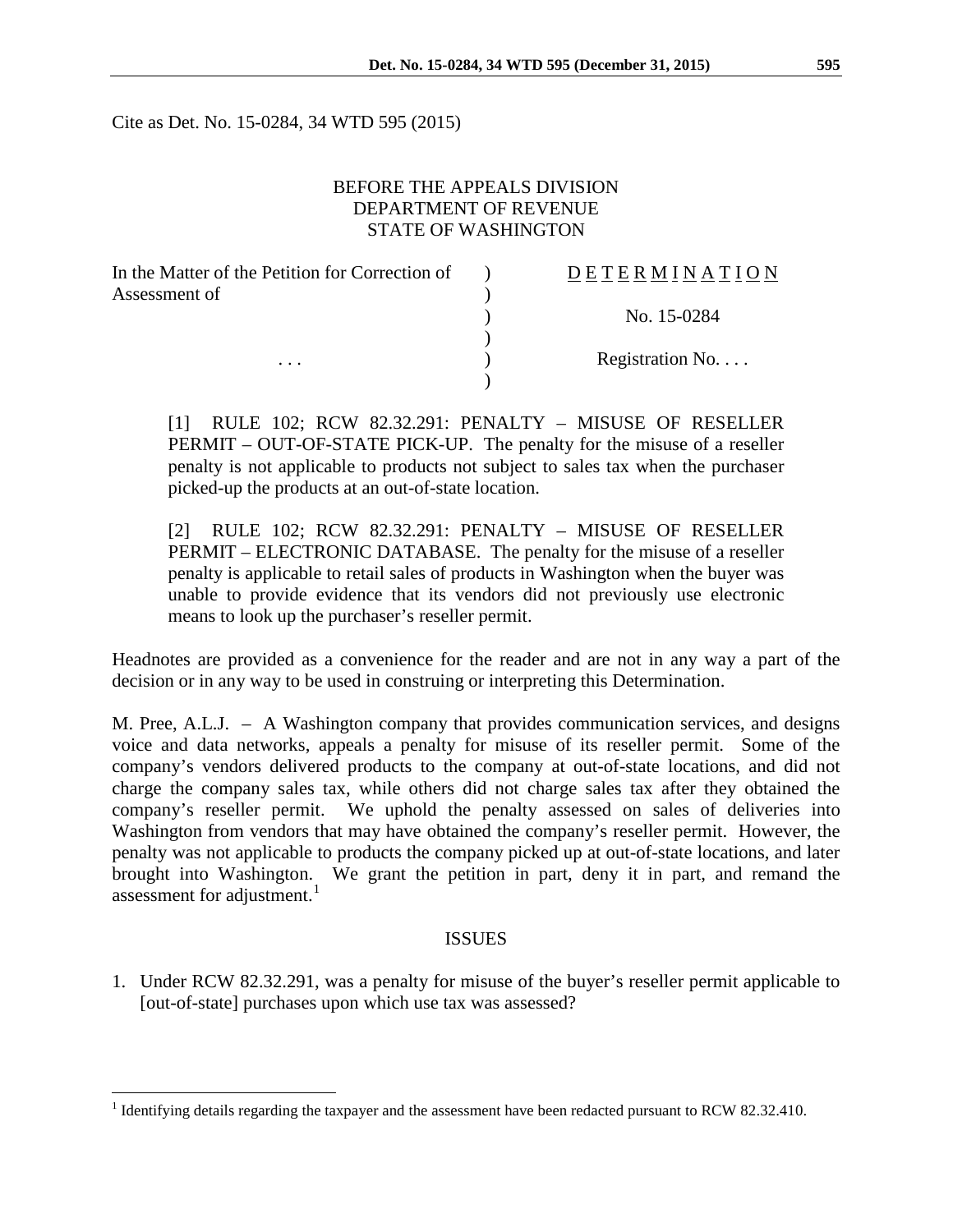2. Under RCW 82.32.291, was a penalty for misuse of its reseller permit on retail sales in Washington applicable when the buyer was unable to provide evidence that its vendors did not obtain the buyer's reseller permit electronically from the Department of Revenue's database?

### FINDINGS OF FACT

[Taxpayer] is a Washington company that provides communication services, and designs voice and data networks. The taxpayer obtained a reseller's permit from the Department of Revenue (Department).

The Department's Audit Division audited the taxpayer for the period of January 1, 2009 through December 31, 2012 with the objective of verifying that the taxpayer's business activities and transactions were properly reported on its excise tax returns. As a result, on October 2, 2013, the Audit Division issued the assessment (Document No.  $\ldots$ ).<sup>[2](#page-1-0)</sup> After the taxpayer provided additional records, the Audit Division agreed to revise the assessment in a post audit adjustment (PAA). The PAA reduced the assessment to \$ . . . due on April 7, 2014. The taxpayer and the Audit Division agree to the adjustments. The only issue is the 50% penalty for misuse of the taxpayer's reseller permit. As adjusted, that penalty totals \$ . . . , and applies to the taxpayer's purchases in the years 2010 through 2012 from five vendors: . . . .<sup>[3](#page-1-1)</sup> The taxpayer contends that the penalty should be removed entirely.

The five vendors did not charge the taxpayer retail sales tax on its purchases of goods used in its business.<sup>[4](#page-1-2)</sup> Each vendor is a large international company and the taxpayer made multiple purchases from each vendor during the audit period. By the end of the audit period, each vendor was registered with the state of Washington. The Audit Division assessed use tax and/or deferred sales tax on the taxpayer's purchases from the five vendors and then assessed a 50% penalty for misuse of the taxpayer's reseller permit on the use tax and/or deferred sales tax assessed.

The taxpayer states that it does not recollect providing its reseller permit to any of the vendors, and states that it did not represent that the purchases were made for resale, and thus exempt from sales tax. It does not know whether the vendors obtained the permit electronically through the Department's database.

The taxpayer agrees that products it purchased from [Vendor 1], which were delivered by common carriers to the taxpayer in Washington, were subject to retail sales tax. However, the taxpayer states that it picked up some of [Vendor 1's] products at [Vendor 1's] [out-of-state] store, and those purchases were not subject to Washington retail sales tax, but were subject to Washington use tax when brought into Washington. The taxpayer provided copies of [Vendor 1's] invoices. The invoices noted in the routing box which products were delivered to the taxpayer in Washington, and those products that the taxpayer picked up [out-of-state]. Because

<span id="page-1-0"></span><sup>&</sup>lt;sup>2</sup> The original assessment totaled \$ . . . .  $\frac{3}{3}$  From workpaper F in the original assessment, adjusted in the PAA.

<span id="page-1-2"></span><span id="page-1-1"></span><sup>&</sup>lt;sup>4</sup> See Schedules 5A and 5B, which assessed use tax and deferred sales tax on purchases of capital assets and consumables. Workpaper F lists hundreds of purchases.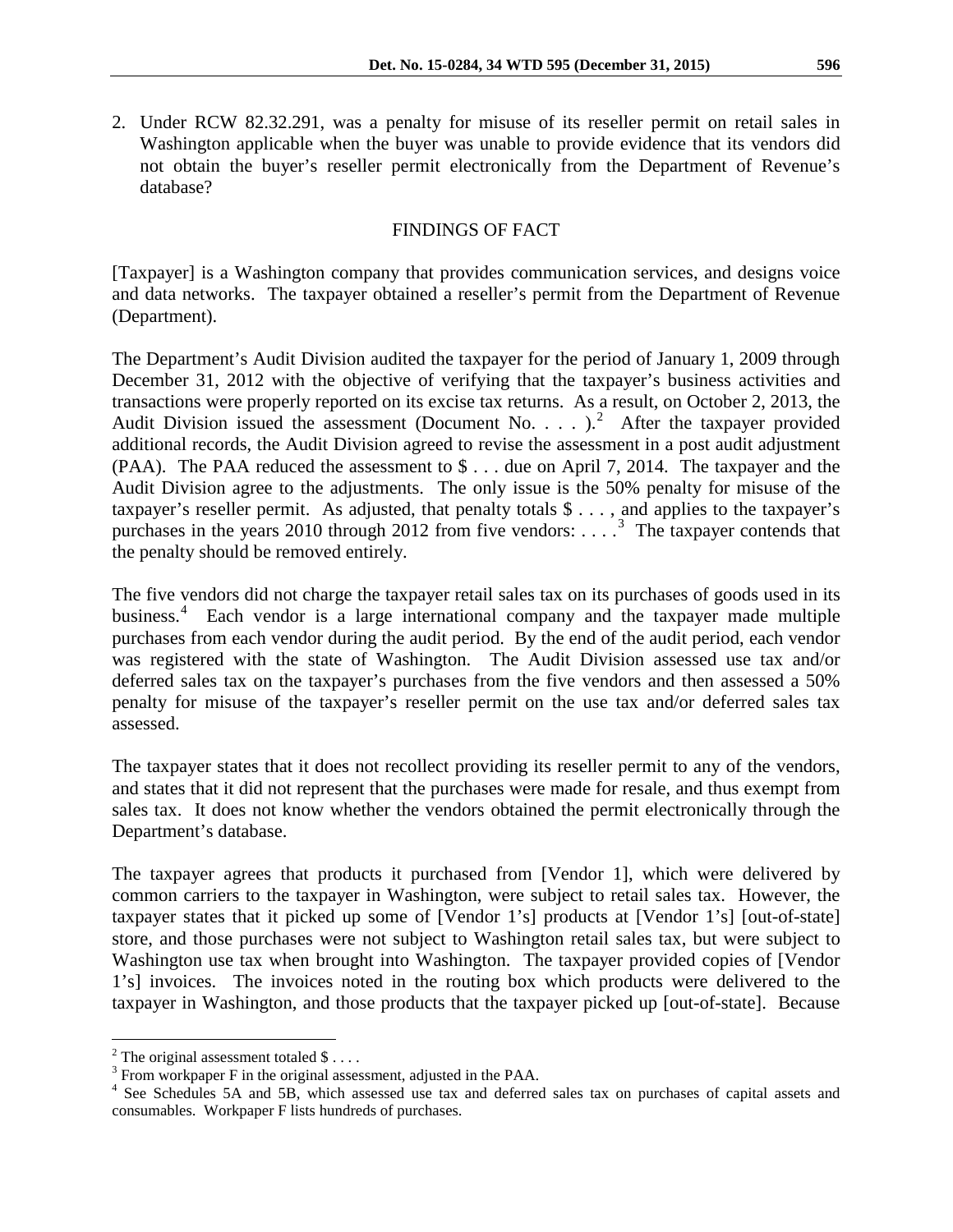the misuse of reseller permit penalty applies only to sales tax, the taxpayer contends that the "picked-up" product purchases [out-of-sate] subject to use tax should not have been included in the measure of the 50% penalty.

The majority of the taxpayer's purchases subject to deferred sales tax were from[Vendor 2]. After the penalty was assessed, the taxpayer contacted [Vendor 2] and was told [Vendor 2] did have the taxpayer's reseller permit on file, and therefore, did not charge the taxpayer retail sales tax. The taxpayer was unable to determine how [Vendor 2] obtained a copy of the reseller permit.

The taxpayer states that when it began purchasing products from [Vendor 3], [Vendor 3] was not registered with the Department. [Vendor 3] registered on December 14, 2009, long after the taxpayer had become a frequent customer. The taxpayer did not become aware that [Vendor 3] was registered until the audit. The taxpayer reasons that because it did not know [Vendor 3] was registered, it was unaware that it should pay retail sale tax to [Vendor 3]. The taxpayer did not pay use tax when it received the goods in Washington. We do not have evidence that products purchased from [Vendor 3] were delivered outside of Washington.

The taxpayer does not explain why [Vendor 4] and [Vendor 5] did not charge it retail sales tax. [Vendor 5] registered with the Department on March 4, 1999. [Vendor 4] registered with the Department on March 14, 2007. The taxpayer contends that it never provided [Vendor 4] or [Vendor 5] reseller permits.

The taxpayer does not dispute the taxes assessed, only the reseller permit misuse penalty computed at 50% of the use tax/deferred sales tax assessed on purchases from [Vendor 1's] [outof-state] store, and on products delivered to the taxpayer in Washington from the five vendors, when the taxpayer states it did not provide the vendors a copy of its reseller permit.

## ANALYSIS

The Audit Division concluded that the taxpayer improperly used its reseller permit, and assessed a 50% penalty under RCW 82.32.291, which provides in part:

(1) Except as otherwise provided in this section, if any buyer improperly uses a reseller permit number, reseller permit, or other documentation authorized under RCW 82.04.470 to purchase items or services at retail without payment of sales tax that was legally due on the purchase, the department must assess against that buyer a penalty of fifty percent of the tax due, in addition to all other taxes, penalties, and interest due, on the improperly purchased item or service.

. . .

 (3) A buyer that purchases items or services at retail without payment of sales tax legally due on the purchase is deemed to have improperly used a reseller permit number, reseller permit, or other documentation authorized under RCW 82.04.470 to purchase the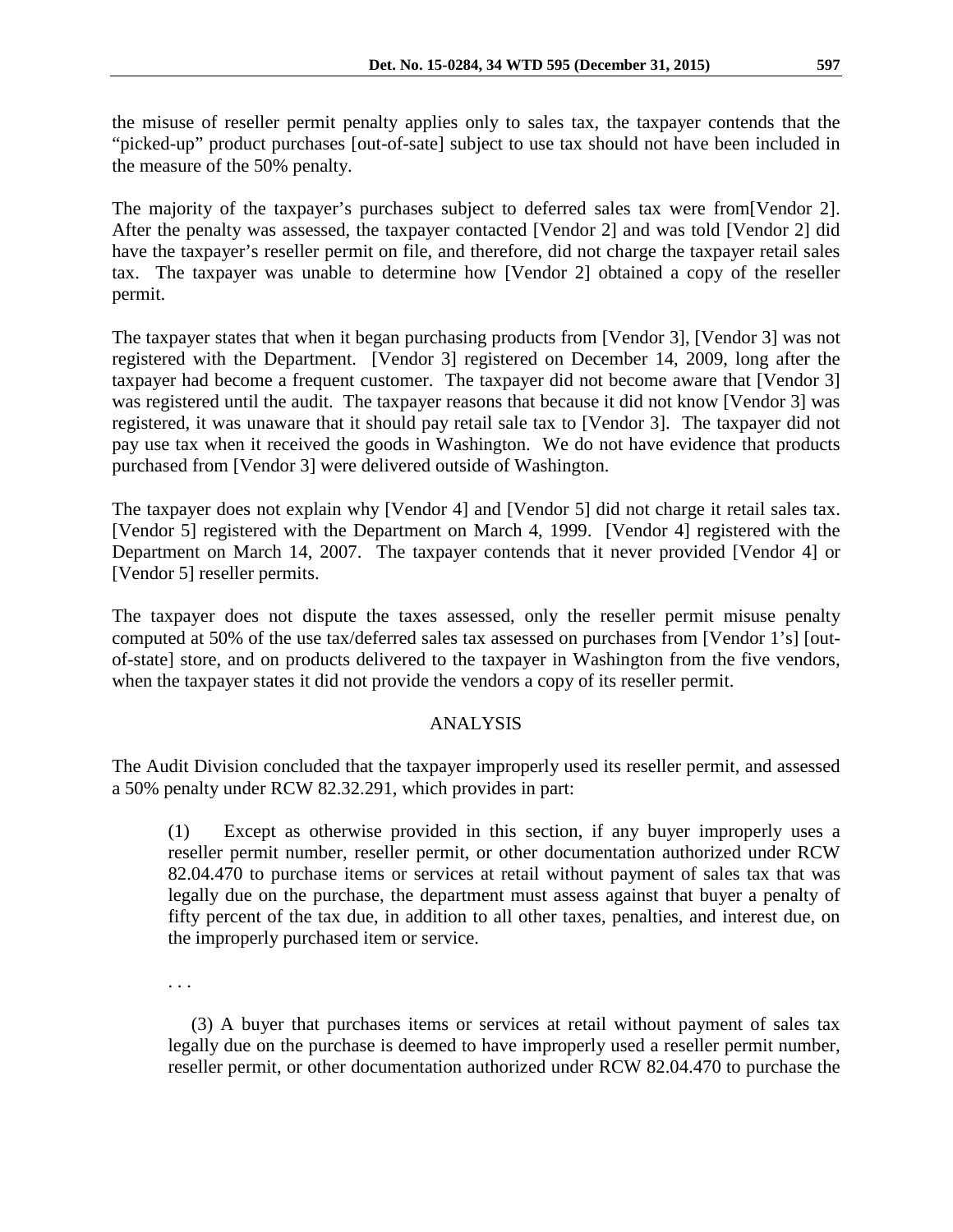items or services without payment of sales tax and is subject to the penalty in subsection (1) of this section if the buyer:

 (a) Furnished to the seller a reseller permit number, a reseller permit or copy of a reseller permit, or other documentation authorized under RCW 82.04.470 to avoid payment of sales tax legally due on the purchase; or

 (b) Made the purchase from a seller that had previously used electronic means to verify the validity of the buyer's reseller permit with the department and, as a result, did not require the buyer to provide a copy of its reseller permit or furnish other documentation authorized under RCW 82.04.470 to document the wholesale nature of the purchase. In such cases, the buyer bears the burden of proving that it did not improperly use its reseller permit to make the purchase without payment of sales tax.

The "goal in statutory interpretation is to effectuate the legislature's intent." *Burns v. City of Seattle,* 161 Wn.2d 129, 140, 164 P.3d 475 (2007). When a statute's meaning is "plain on its face, then the court must give effect to that plain meaning as an expression of legislative intent." *Dep't of Ecology v. Campbell & Gwinn, L.L.C.*, 146 Wn.2d 1, 9, 43 P.3d 4 (2002). "[A]ll that the Legislature has said in the statute and related statutes" should be part of the plain language analysis. *Id.* at 11. "Language is unambiguous only when it is not susceptible to two or more reasonable interpretations." *State v. Delgado*, 148 Wn.2d 723, 726-27, 63 P.3d 792 (2003). However, "a statute is not ambiguous merely because different interpretations are conceivable." *State v Hahn*, 83 Wn. App. 825, 831, 924 P.2d 392 (1996).

## A. January through June 2010

The sales in question were all made after January 1, 2010, when reseller permits replaced resale certificates to document wholesale sales. The reseller permit penalty statute, RCW 82.32.291, was amended twice during the audit period. The statute was initially amended in Laws of 2009, ch. 563, § 212, effective January 1, 2010. The statute was subsequently amended in 2010, effective July 1, 2010, and the amendment applies prospectively only. Laws of 2010, ch. 112, §§ 12, 17. The above cited language comes from this later amendment.

Thus, during the first six months of 2010, the issue of whether a taxpayer misused a reseller permit and is subject to a penalty should be analyzed under the version of RCW 82.32.291 that was in effect from January 1, 2010 through June 30, 2010:

*Any person who uses a seller's permit* to purchase items or services without payment of sales tax, or who uses a uniform exemption certificate developed by the multistate tax commission or approved by the streamlined sales and use tax agreement governing board to claim a purchase for resale exemption, *and who is not entitled to use the seller's permit or exemption certificate for the purchase* shall be assessed a penalty of fifty percent of the tax due, in addition to all other taxes, penalties, and interest due, on the improperly purchased item or service. . . .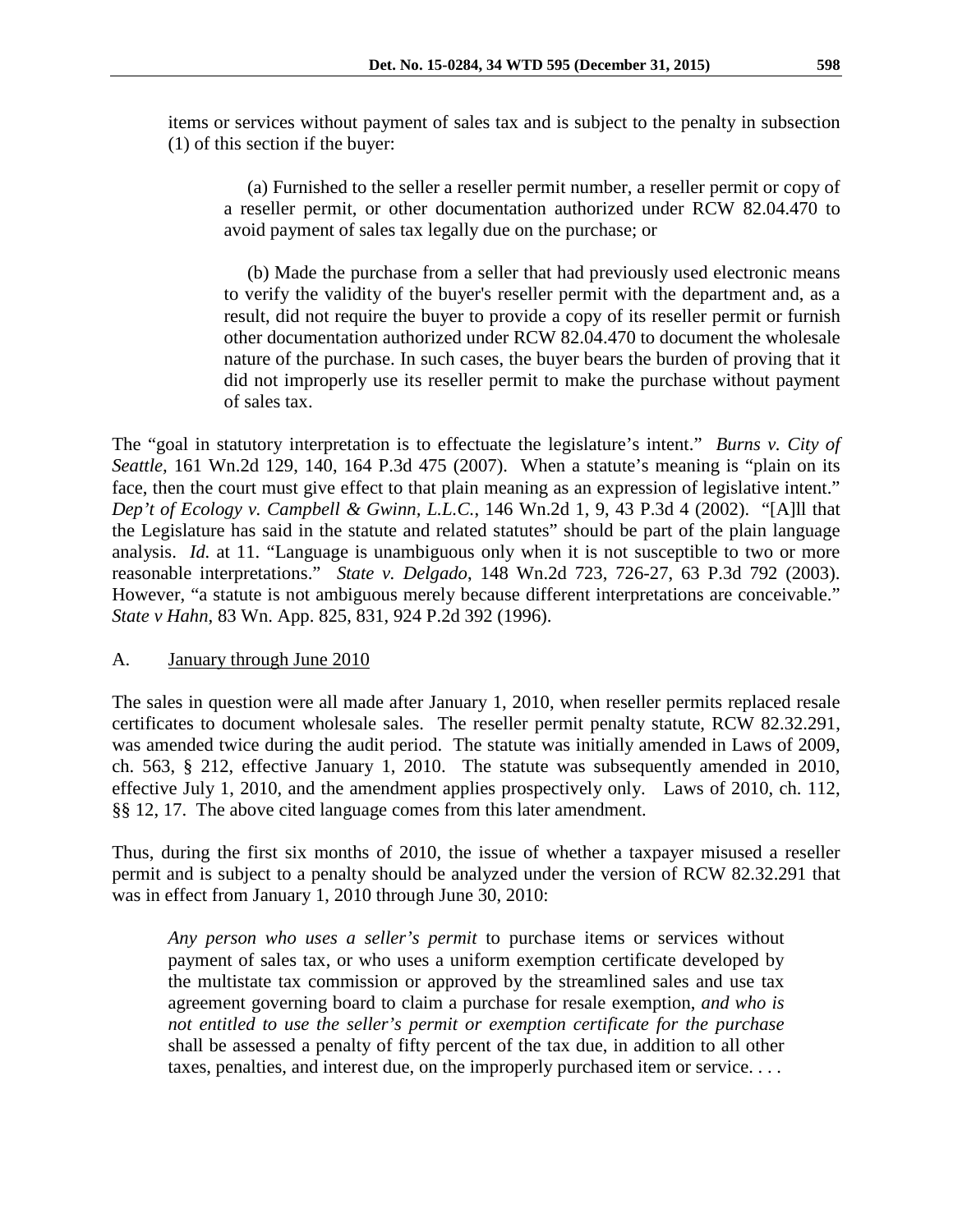(Emphasis added). Under this version of RCW 82.32.291 applicable for the first half of 2010, the taxpayer's purchases subject to retail sales tax where the taxpayer *used* its reseller's permit were subject to the 50% penalty. Because we cannot tell from Audit's schedules and workpapers how many of the sales at issue were assessed the misuse of reseller permit penalty during this period, we remand the issue to Audit. On remand, if Audit has evidence that the taxpayer used its permit during this time frame for taxable purchases, the 50% would be properly imposed. If it does not have evidence of such use, the penalty does not apply under the prior version of the statute.

### B. July 2010 through December 2012

RCW 82.32.291 applies to situations where a purchaser failed to pay sales tax on a purchase when it misused its reseller permit to do so. RCW 82.32.291 does not mention use tax. Washington's retail sales tax imposes tax on retail sales of tangible personal property in this state. RCW 82.08.020; RCW 82.04.040. Sales take place in Washington when buyers take delivery in Washington. *Id*.; *see also* WAC 458-20-103. When the taxpayer picked the products up [out-of-state], Washington retail sales tax was not due; rather, use tax was due when the taxpayer brought the products into Washington. *See* RCW 82.12.020 and WAC 458-20-178. Because the taxpayer picked up \$ . . . of the [Vendor 1] products at [Vendor 1's] [out-of-state] store, those purchases were not subject to Washington sales tax, but rather use tax when the taxpayer brought them into Washington. The sale occurred outside of Washington, and there is no reason for the taxpayer to furnish a reseller permit or for the seller to look one up. The penalty under RCW 82.32.291 was inapplicable to these purchases.

Our second issue pertains to the misuse of reseller permit penalty on purchases of products delivered to the taxpayer in Washington, when the taxpayer states that it did not misuse its reseller permit to obtain the products. RCW 82.32.291(1) requires the imposition of the penalty "if any buyer improperly uses a reseller permit number, reseller permit, or other documentation authorized under RCW 82.04.470 to purchase items or services at retail . . . ." This clause provides that the buyer must improperly use the certificate for the penalty to apply.

A buyer is deemed to have improperly used a reseller permit "when the buyer purchases items or services at retail without payment of sales tax legally due on the purchase . . ." under RCW 82.32.291(3). However, the statute then clearly explains that this deemed misuse of the reseller permit only applies "if the buyer" misuses the permit. Under subsection RCW 82.32.291(3), buyers are deemed to have improperly used their permit under two circumstances, set forth in RCW 82.32.291(3)(a) and (3)(b). Buyers must either, under (a), furnish, "the seller a reseller permit number, a reseller permit or copy of a reseller permit, or other documentation . . . ;" or (b) "purchase from a seller that had previously used electronic means to verify the validity of the buyer's reseller permit with the department and, as a result, did not require the buyer to provide a copy of the reseller permit . . . ." RCW 82.32.291(3). There is no evidence that the taxpayer misused its permit under RCW 82.32.291(3)(a); therefore, we must consider whether the taxpayer misused its permit under RCW 82.32.291(3)(b).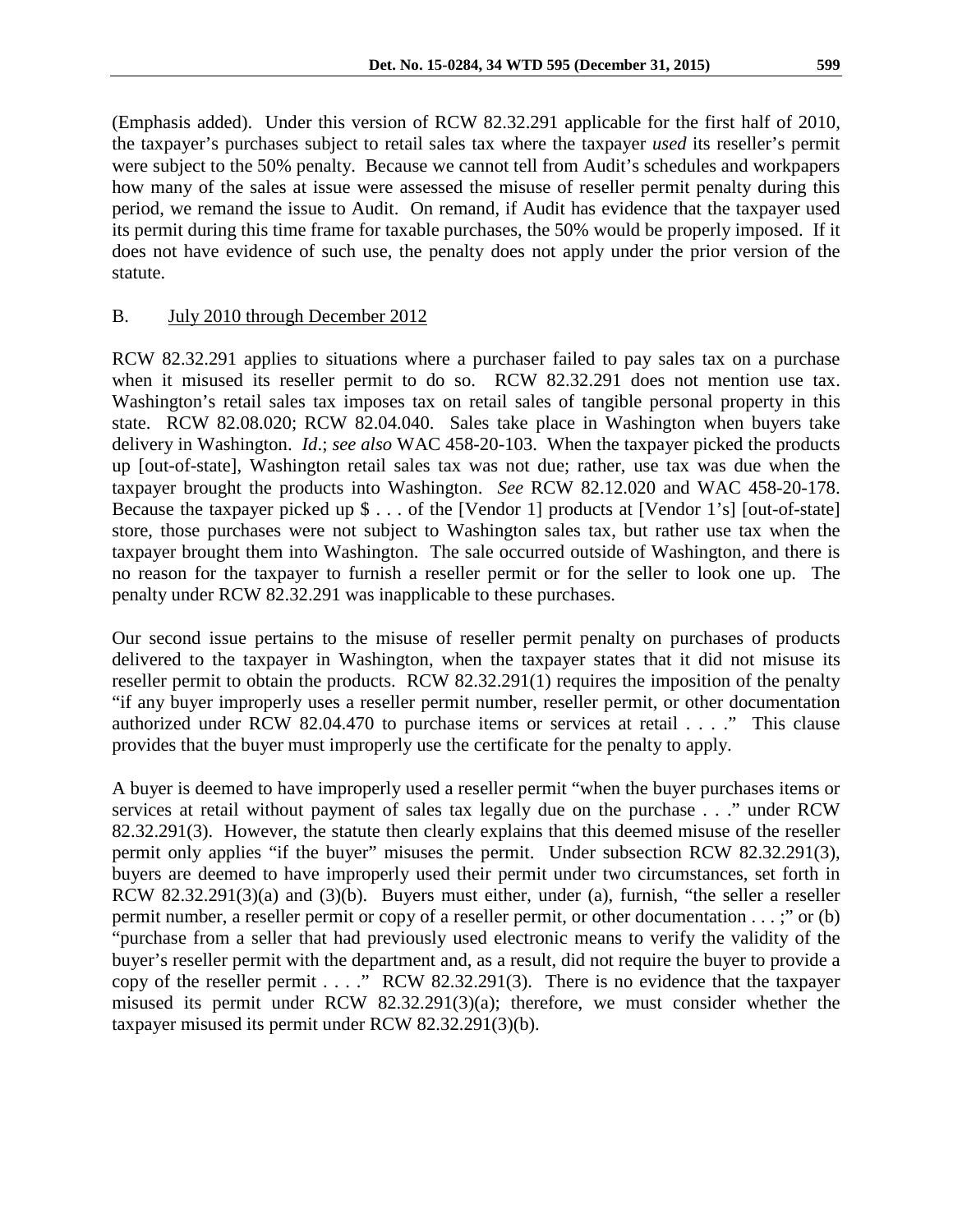RCW 82.32.291(3)(b) addresses the situation where a taxpayer who is the purchaser failed to disclose the true nature of the purchase to the seller who previously used electronic means to verify the taxpayer's reseller permit. In such a situation, the seller would be selling property under the false assumption that the sale is for resale in the regular course of business. For imposition of the penalty under RCW 82.32.291(3)(b), "the buyer bears the burden of proving that it did not improperly use its reseller permit to make the purchase without payment of sales tax." WAC 458-20-102 adds the following about this burden:

[T]he buyer bears the burden of proving that the purchases made without payment of sales tax were qualified purchases or the buyer remitted deferred sales tax directly to the department. The buyer not realizing that sales tax was not paid at the time of purchase is not a reason for waiving the penalty.

WAC 458-20-102(9)(a)(ii). This provision also requires the taxpayer to show that its vendor did not previously look up its reseller permit information electronically under RCW 82.32.291(3)(b). Unless otherwise mandated by statute or due process principles, Washington applies the preponderance of evidence standard in administrative proceedings. *Nguyen v. Dep't of Health Medical Quality Assurance Comm'n*, 144 Wn.2d 516, 535, 29 P.3d 689 (2001); *citing Thompson v. Dep't of Licensing*, 138 Wn.2d 783, 797, 982 P.2d 601 (1999). Because the legislature did not specify the burden of proof that is required for RCW 82.32.291(3)(b), we conclude that the burden is on the taxpayer to prove that its vendors did not previously look up its permit by a preponderance of the evidence.

In this case, under RCW 82.32.291(3)(b), if the vendors previously used electronic means to verify the taxpayer's reseller permit and did not charge retail sales tax on the current sales, the penalty would apply.<sup>[5](#page-5-0)</sup> Therefore, for this provision to apply, the vendors would have to have a previous selling relationship with the taxpayer. *Id*. In this case, it appears that the taxpayer had previous purchasing relationships with all of the five vendors at issue. It made multiple purchases from each vendor. However, we do not know whether it made purchases from the vendors before the audit period. The taxpayer claims that it did not provide its reseller permit to any of these vendors. However, upon being contacted, the taxpayer's most frequent vendor explained that it did have a copy of the taxpayer's reseller permit.

Because the taxpayer has not provided evidence that the vendors did not previously use electronic means to check the taxpayer's permit, we find that the penalty applies under RCW 82.32.291(3)(b). It is the taxpayer's burden to show that these vendors, from whom it regularly purchased items at retail without paying retail sales tax, did not previously use electronic means to look up the taxpayer's reseller permit. The taxpayer has not met that burden here. The taxpayer has also not established its burden to show that the sales were either qualified purchases or that deferred sales tax was paid. Therefore, we conclude that for products delivered to the taxpayer in Washington, including purchases picked up by the taxpayer at the vendors' Washington stores, the Audit Division properly applied the misuse of reseller penalty.

<span id="page-5-0"></span> $<sup>5</sup>$  In January of 2010, before the language of RCW 82.32.291(3)(b) was added to the statute, the Department added</sup> reseller permit information to its electronic Business Records Database, meaning that, as of that date, taxpayers could look up on the Department's website whether a business had a reseller permit. The Department later added other ways that a taxpayer could electronically look up a business' reseller permit.